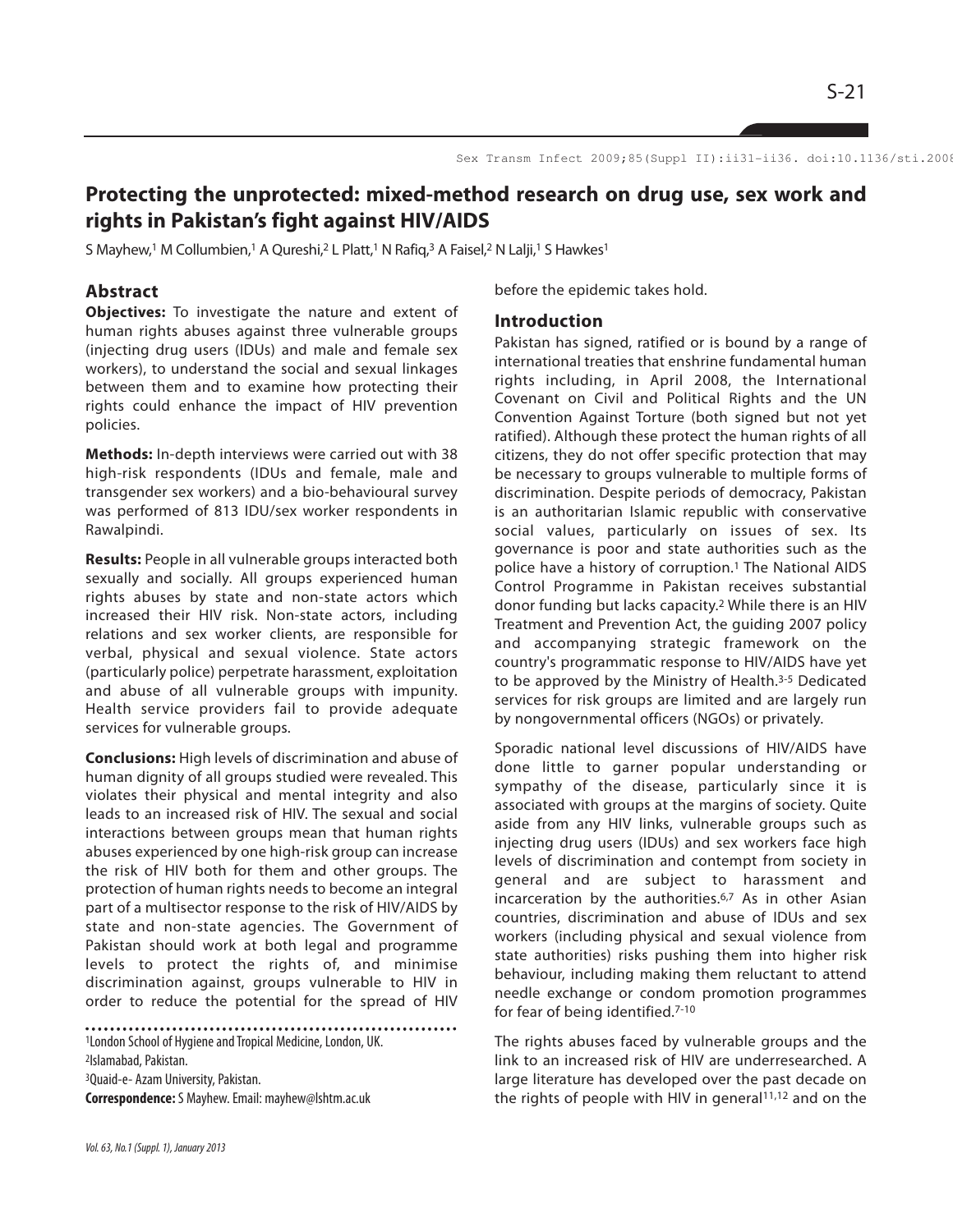role of institutions and their structures in increasing the risk of HIV.<sup>13</sup> There is a specific literature on the legality of sex work and the impact of legal structures on sex work, although this tends to deal with broader ''rights'' of sex workers rather than specifically the risk of HIV and much of it is from the West,14-16 although there are some important Indian examples.17,18 Similarly, much literature on drug use, law enforcement and structural abuses of rights is from western democracies and Eastern European former Soviet states,19,20 although there is an important HIV/rights-related literature from Thailand and some other south-east Asian states.<sup>7-9,21</sup> The Pakistan-specific literature, however, either deals with civil and political rights abuses (Amnesty International and Human Rights Watch Reports), which rarely include HIV-related rights or abuses faced by vulnerable groups, or deals with HIV from clinical and public health perspectives. The interface between rights abuses and the risk of HIV in Pakistan has not been investigated.

Non-therapeutic drug use, prostitution, homosexuality and adultery are illegal in Pakistan and carry severe penalties,<sup>6</sup> yet Pakistan has one of the highest recorded rates of injecting drug use in the world and widespread sexual risk behaviour among vulnerable groups.10,22,23 Currently Pakistan's AIDS epidemic is ''concentrated'' among specific risk groups (especially drug users), but the very low levels of HIV/ AIDS awareness and condom use in Pakistan, together with high-risk sexual behaviours in already vulnerable groups, make it a potentially high-risk country for HIV spread.23-25 Indeed, there are signs that this may have begun, with high levels of HIV found among IDUs in several cities in 2007.<sup>26</sup>

There is increasing consensus that public health interventions are most effective if they also respect, protect and fulfil the rights of the people with whom they are concerned.6,27 In Pakistan, specific behaviours are the focus of the HIV/AIDS policy, but the rights of groups most likely to have these risk behaviours (sex workers, IDUs) are not specifically protected in law. We conducted qualitative and quantitative research with IDUs and male, female and transgender sex workers in order to: (1) investigate the nature and extent of human rights abuses against these three groups; (2) understand the social and sexual linkages between them; and (3) examine how protecting their rights could enhance the impact of HIV prevention policies. After briefly describing the links between the vulnerable groups and their STI/HIV infection rates, this paper discusses the human rights violations experienced by all groups, how these may affect their HIV risk and how the rights of these groups could be better protected.

### **Methods**

Qualitative research informed the development of a quantitative survey; results from both are presented here. The methods for these have been described in detail in accompanying papers in this issue.28,29

The qualitative component used the Peer Ethnographic and Evaluation Research (PEER) techniques. PEER has many advantages for obtaining information from sensitive hard-toreach groups.30 It involves a long process of rapport building with the target populations from whom ''peer researchers'' were selected and trained. Access to the target groups was through a local NGO in Rawalpindi and selection of 60 peer researchers (15 each from transgender sex workers (TGs), male sex workers (MSWs), female sex workers (FSWs) and IDUs) was purposive; all peer researchers were Pakistani nationals. Initial training workshops in December 2006 worked with peers to identify key topic areas to investigate, develop a visual topic guide (since most were illiterate) and teach the peer researchers how to discuss these topics with their peers. Each researcher conducted three interviews with three peers and reported back to a field officer. After this, the peer researchers themselves were interviewed in depth by the main research team in January 2007, after obtaining their informed consent. These interviews were conducted in Urdu/Punjabi, recorded, transcribed verbatim and then translated into English from the verbatim transcription. The PEER process built trust and gave insights into the complexities of gendered and sexual identities as well as the nature and scale of abuses suffered by these groups, which would not have been identified through in-depth interviews alone.<sup>28</sup> The software Atlas-ti was used for data management, with transcripts coded under each main theme with subsequent subthemes identified and mapped into Excel spreadsheets to aid analysis across themes and respondents.

The quantitative survey built on the qualitative findings, refining its questions and sequencing to collect data on risk behaviours, prevalence of rights abuses and biological markers of sexually transmitted infections and HIV.<sup>29</sup> Between August and September 2007 we conducted a cross-sectional survey of IDUs recruited from non-treatment settings in Rawalpindi and Abbottabad using ''respondent driven sampling''.<sup>31</sup> Interviews took place in a rented house using hand-held palm pilots (Hewlett Packard) administered by people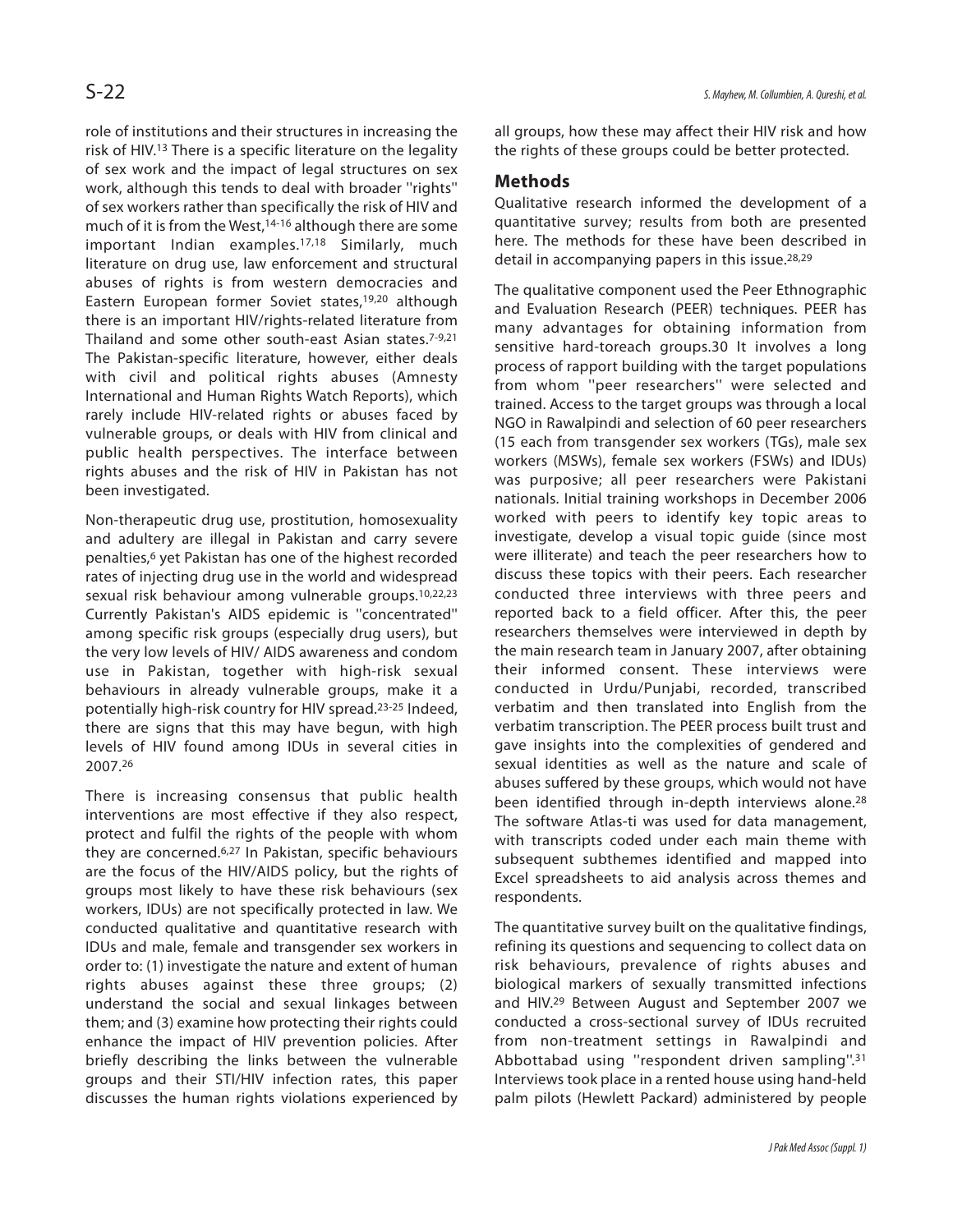*Protecting the unprotected: mixed-method research on drug use, sex work...* S-23

with extensive experience of working with each of the vulnerable groups. In addition, urine and blood samples were collected from all participants. This paper only reports findings from Rawalpindi, since this is where our qualitative data are from. Data collection took place in August and September 2007. Data were analysed using STATA Version 10.

### **Results**

Of the 60 peer interviewers who conducted interviews with their peers, we interviewed and recorded a total of 38 and these in-depth interviews are used in this paper. The quantitative survey was conducted in 302 IDUs, 426 FSWs, 560 MSWs (195 Banthas, 365 Khotkis) and 253 TGs (Khusras) in Rawalpindi. Banthas and Khotkis are both MSWs, but Khotkis are feminised men, sometimes taking female dress. Kushras are TGs, biological men who identify as female and describe themselves as having a female "soul".<sup>28</sup>

### **Networking between vulnerable groups:**

Both qualitative and quantitative findings revealed sexual and social networking between people in each of the high-risk groups. ''Sexual networks'' refers to ''a set of people who are linked directly or indirectly through sexual contact''.32 People often become part of sexual networks through their social networks and activities. Table-1 summarises the survey data on the extent of sexual and drug-related links between the groups.

Qualitative data showed the nature of these links. Clients were shared between MSWs and FSWs and IDUs pimped for sex workers as well as using them. IDUs Table-1: Sexual and drug links between risk groups.

|                                                      | <b>Number</b> | Percentage |
|------------------------------------------------------|---------------|------------|
| <b>Type of link</b>                                  | asked†        | reporting  |
| Sex with drug users                                  |               |            |
| FSWs reporting IDUs as clients in last year          | 394           | 20.3       |
| Banthas reporting IDUs as clients in last year       | 187           | 21.4       |
| Khotkis reporting IDUs as clients in last year       | 360           | 22.2       |
| Kushras reporting IDUs as clients in last year       | 246           | 24.4       |
| IDUs reporting sex with TG/MSW* in last year         | 301           | 18.3       |
| IDUs reporting sex with FSW in last year             | 301           | 23.9       |
| Married FSWs reporting husband injected              |               |            |
| drugs in last year                                   | 366           | 32.2       |
| FSWs reporting lovers who inject drugs               | 58            | 22.4       |
| Khotkis reporting IDUs as husband/lover in last year | 360           | 0.3        |
| Khusras reporting IDUs as husband/lover in last year | 253           | 1.6        |
| <b>Drug-taking and sharing needles</b>               |               |            |
| FSWs injecting drugs in last year                    | 428           | 3.0        |
| Banthas injecting drugs in last year                 | 190           | 1.1        |
| Khotkis injecting drugs in last year                 | 360           | 0.6        |
| Khusras injecting drugs in last year                 | 248           | 0          |
| IDU reporting sharing needle/syringe with sex        |               |            |
| worker in the last week                              | 302           | 8.6        |
| IDU reporting sharing needle/syringe with            |               |            |
| sex worker last time they shared                     | 302           | 6.8        |

FSW: Female sex worker; IDU: Injecting drug user; TG/MSW: Transgender/male sex worker. \*Qualitative data showed that categorisation by IDUs of TGs vs MSWs was unreliable so the categories have been merged here.

†Question skips in the questionnaire result in different numbers for the different questions.

reported particular emotional attachment to MSWs with whom they developed ''husband'' or ''lover'' type relationships, although this was downplayed by the MSWs who reported them simply as ''clients''. While only

Table-2: Percentage of sex workers reporting abuse in the last year by category of perpetrator and type of Abuse.

| <b>Perpetrator of violence and</b><br>type of sex worker | <b>Nature of abuse</b> |                          |                 |                                     |
|----------------------------------------------------------|------------------------|--------------------------|-----------------|-------------------------------------|
|                                                          | <b>Verbal</b><br>abuse | <b>Physical</b><br>abuse | Sexual<br>abuse | <b>Pimped against</b><br>their will |
|                                                          |                        |                          |                 |                                     |
| $FSWs(n=427)$                                            | 49.9                   | 40.8                     | 22.2            |                                     |
| Khusra $(n=251)$                                         | 57.8                   | 35.7                     | 28.2            |                                     |
| Khotki (n=363)                                           | 56.1                   | 44.3                     | $28.3 -$        |                                     |
| Bantha ( $n=197$ )                                       | 44.2                   | 25.8                     | $11.1 -$        |                                     |
| <b>Neighbours</b>                                        |                        |                          |                 |                                     |
| $FSW(n=427)$                                             | 44.1                   | 25.1                     | 13.8            |                                     |
| Khusra $(n=251)$                                         | 40.6                   | 9.9                      | 19.8            |                                     |
| Khotki ( $n=363$ )                                       | 27.2                   | 11.9                     | 8.0             |                                     |
| Bantha ( $n=197$ )                                       | 18.8                   | 5.1                      | 8.1             |                                     |
| <b>Husbands</b>                                          |                        |                          |                 |                                     |
| $FSW(n=427)$                                             | 64.2                   | 64.4                     | 30.943          |                                     |
| Lovers/favourite client*                                 |                        |                          |                 |                                     |
| $FSW(n=427)$                                             | 52.5                   | 11.9                     | 50.9            | 47.5                                |

FSW, female sex worker.

\*Clients with whom they have an emotional relationship and who pay on a monthly basis.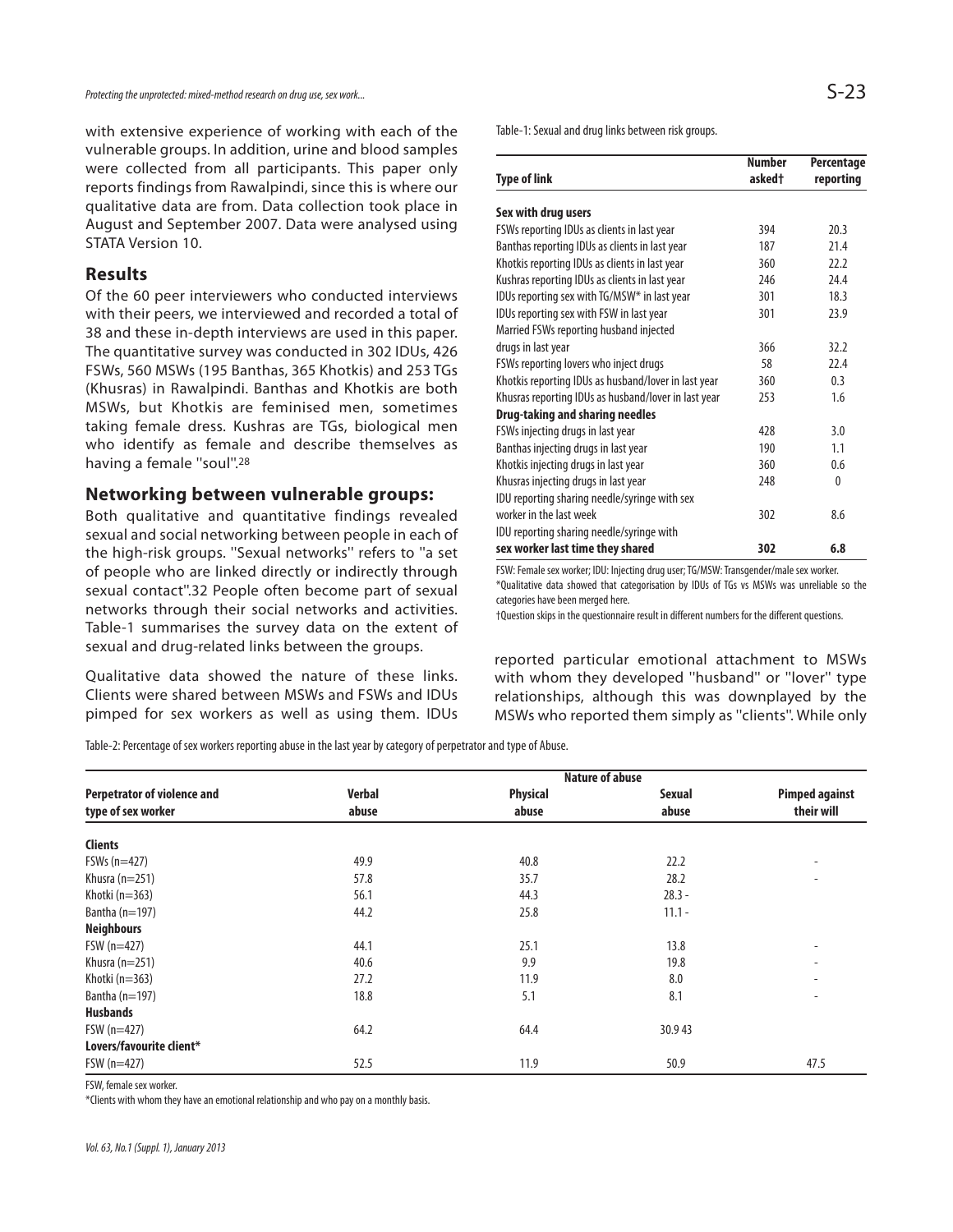|                              | <b>Bantha</b> | Khotki    | <b>Khusras</b> | <b>FSWs</b> |
|------------------------------|---------------|-----------|----------------|-------------|
| In last 12 months            | $n = 198$     | $n = 363$ | $n=252$        | $n=427$     |
| Verbal abuse by police       | 32.3          | 43.4      | 59.1           | 10.1        |
| Beaten by the police         | 25.8          | 44.4      | 35.7           | 4.2         |
| Sexually assaulted by police | 11.1          | 28.3      | 28.2           | 7.3         |
| Gave free sex to police      | 31.3          | 34.3      | 41.7           | 40.9        |
| You bribed the police        | 25.3          | 49.7      | 55.8           | 61.2        |
| Ever (lifetime)              | $n = 198$     | $n = 363$ | $n = 252$      | $n=427$     |
| Ever been arrested           | 6.6           | 19.0      | 21.8           | 4.2         |
| Ever been in prison          | 1.5           | 2.5       | 2.0            | 4.0         |
| Of those ever in prison      | $n=3$         | $n=9$     | $n=5$          | $n=17$      |
| Ever raped while in prison   | 0.0           | 55.6      | 40.0           | 58.8        |

Table-3: Percentage of sex workers reporting harassment and violence by state actors: Rawalpindi.

a few sex workers injected drugs themselves, many reported sexual relations with drugs users (Table-1).

### **Abuse by non-state actors:**

Both qualitative and quantitative data show that all groups experience widespread abuse from clients and people in their neighbourhood. For FSWs, their husbands were the most frequent perpetrator, followed by clients. Among TG/MSWs, abuse increases the more feminised the category of sex worker: Khusras experience most and Banthas the least. For all sex workers the nature of abuse ranges from verbal abuse to physical beatings, sexual assault and rape (Table 2).

Qualitative data showed that all sex workers experienced abuse from clients. Sex workers described "bad clients" as those perpetrating abuse: physical abuse (burning with cigarettes), refusing to use condoms, engaging in practices that increased the likelihood of tears and wounds (forced anal sex, taking a long time to ejaculate - especially drug users) or bringing multiple other clients (usually unpaid). By contrast, ''a good client is the one who gives respect'' (Khotki 8).

The qualitative data also showed that, aside from clients' abuse, Khotkis felt their rights to function as part of a family and be respected in society were widely violated; some even indicated it was family rejection that pushed them into sex work. In particular, interviews revealed the importance of public respect and how humiliating sex workers found public abuse: ''We cannot get jobs, our brothers are preferred over us in the family … He [Khotkis] is ignored in the family, he cannot go to weddings, and everybody stares at him. He is always frightened of being disgraced in the public'' (Khotki 2).

FSWs, by contrast, though fearful of their wider family finding out, did not talk about it as a violation of their rights, perhaps because their comparative wealth secured their material needs and with it a perceived respect among family and neighbours.

IDUs reported more verbal and psychological abuse than sexual or physical and expressed similar concerns to Khotkis about discrimination from family and society: ''For example, IDU's sister is getting married then his family members will ask him to stay away from other guests in the function so that the others might not get the impression that the bride's brother is an IDU … He feels - I cannot express his feelings in words; he sheds blood tears …'' (IDU 11). Among IDUs there was a strong tendency to self-blame: ''[An IDU] is deprived of many rights because of his own mistakes.'' (IDU 3). Many faced severe ostracism, including lack of trust from their families even if they try to stop injecting drugs, which led to widespread mental health problems manifest in feelings of extreme self-hate and a deepening of addiction in an attempt to escape: ''I refrained from taking drugs for two years but still my family members didn't believe me. Then I got tired and tried to hang myself three times.'' (IDU 2).

### **Abuse by state actors:**

Most disturbing in both qualitative and survey findings was the extent of abuse and complicity by state actors, particularly police (Table-3). Qualitative interviews showed that all sex worker groups were exploited by police who played on their fear of exposure or raids to negotiate bribes of money or free sex from the sex workers and their managers: ''[we] either provide free sex to the policemen or give some weekly or monthly amount.'' (Khotki 11). ''[Police say] give us a nice girl and then do as much business as you want …'' (FSW 1). Table 3 shows that 25-61% of sex workers gave bribes while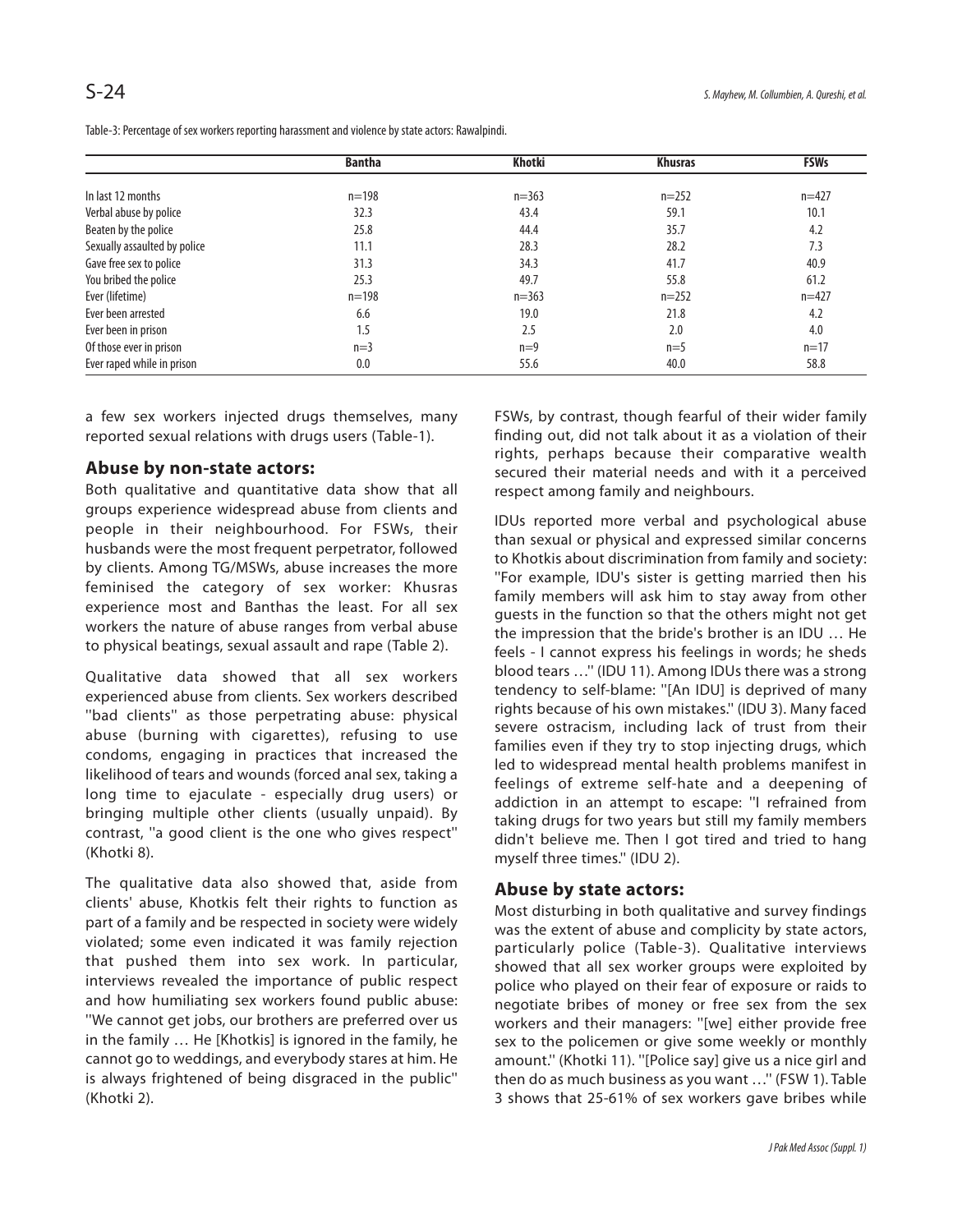31-41% gave free sex. The relationships with police were complex, however, and FSWs in particular seemed adept at negotiating strategically useful relationships.

Table-3 shows that verbal and physical abuse by police is highest against Kushras and Khotkis. The qualitative narratives also suggested that their feminised identity provokes particular vindictiveness by police: ''Once a policeman got hold of a Khotki and asked him where he had gone … The policeman asked him repeatedly and every time the Khotki replied by using the word ''she'' for himself, the policeman got infuriated and beat him up. After beating him up, the policeman asked the same questions and the Khotki now realised why he was beaten up and this time he used the word ''he'' for himself and only then the policeman let him go.'' (Bantha 1).

The IDUs were the most powerless group with no wealth, little autonomy and therefore little possibility of placating the police. Between 10-20% of IDUs in the survey (n=301) had surrendered injecting equipment or drugs the last time they were stopped by police and 40% had given money; 20% had ever been arrested and 14% imprisoned. The qualitative interviews showed the extreme lengths to which some would go to avoid arrest and incarceration: ''Sometimes they [IDUs] would cut themselves with some blade … near their neck. This scares the policemen that they might get into trouble because of him so they let him go.'' (IDU 2).

# **Discrimination and degrading treatment in health service delivery:**

Discrimination by health providers spans both state actors (public sector) and non-state actors (private/traditional sectors). All groups showed a reluctance to seek health care from public sector services, and interview respondents indicated that private sector providers generally treated them better because they were paying for the service. The survey data indicate that respondents prefer to seek care from private practitioners, and more especially from traditional healers or friends. Only 32% of FSWs and 25% of MSWs/TGs sought care from allopathic facilities.

For all groups, fear of ill treatment and exposure appeared to constitute a major barrier to accessing care (including treatment for sexually transmitted infections and drug treatments). Although rudeness, humiliation or abuse were reported by only a minority of respondents in the survey data (where it was reported, it was primarily at public sector facilities), the qualitative data revealed that allopathic care was not sought by preference for fear of exposure and

interviews seemed to be driven by experiences of immediate discrimination, particularly of poorer IDUs who look dirty and are clearly labelled as ''drug users'' by hospital staff who treat them with suspicion (since some try to steal syringes and drugs) and derision.

IDUs with little disposable income rarely sought private care except when family or friends helped them to access private detoxification centres. The survey data showed that 20% of IDUs (n=60) had used detoxification services and qualitative interviews revealed the nature of treatment, abuse and sometimes outright brutality and humiliation they faced: ''They make them open the gutters and also beat them up. They shave their heads and eyebrows…he is punished when he sometimes speaks loud or gets into a verbal quarrel. Other than that, they tie him up with a chain the way a dog is tied up so that he cannot move.'' (IDU 2).

The shaving of hair and eyebrows was taken as a particular insult and several talked of being chained up (in the survey 20% those who had ever used detoxification had been chained). Many of the IDUs interviewed were indignant that these centres were run as businesses that were more interested in making money than curing the IDUs, and it seemed to be quite easy to obtain drugs while inside; not surprisingly, therefore, 40% of users of detoxification centres in the survey said that their drug use had not reduced when they came out. No rehabilitation services appeared to be offered.

Qualitative data also revealed barriers to accessing preventive care, particularly condoms and clean needles. Again stigma and discrimination play a role, with shopkeepers either refusing to sell items or stigmatising the buyer so that they are reluctant to come.

## **Discussion**

Our findings show that the vulnerable groups in the study are interlinked through social and sexual contact. Referral of clients across groups is extensive, but data are lacking from clients themselves to establish how often or what percentage of clients would patronise several groups of sex workers (a phenomenon that has been documented in India).<sup>33</sup> Nevertheless, there is sexual contact between the groups and their clients so an HIV risk in one group can affect another group, making the protection of all vulnerable groups necessary to achieve the government's public health goals on HIV/AIDS.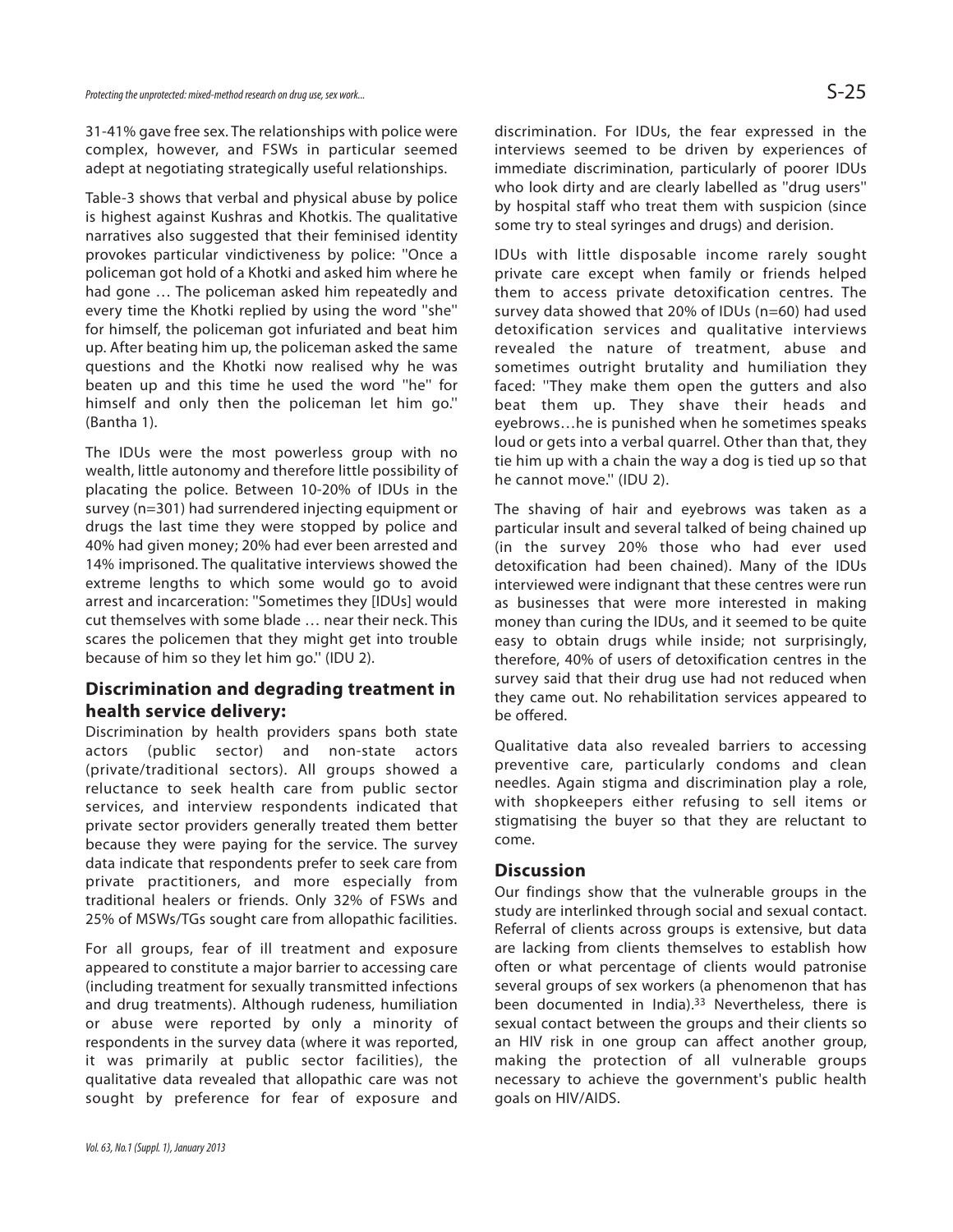This research has revealed high levels of abuse of human dignity of all vulnerable groups studied. This was manifest in a range of verbal, physical and sexual abuse perpetrated by families, neighbours, police and prison authorities. The abuse faced by these groups is not only a violation of their physical and mental integrity, but may also lead to increased risk of HIV-for example, sex workers experienced physical and sexual abuse that increased the risk of tears and wounds to the vaginal or anal tracts. For IDUs the biggest HIV risk is sharing of needles and syringes. Police confiscation of their injecting equipment or drugs increases the likelihood that IDUs have to share needles/syringes. 34,35

For all groups, access to health care was curtailed by their experiences or fear of discrimination, particularly by public sector providers and private detoxification facility staff. This means that vulnerable groups are denied information and services that could help protect them. Non-state sector actors like NGOs and private sector groups have become increasingly responsible for providing health services, but systems to ensure their medical standards and rights-related accountability have not been commensurately introduced.36,37 For IDUs, in particular, the absolute dearth of drug treatment programmes is seen by some as fuelling the seroprevalence of HIV in drug users across south-east Asia.<sup>38</sup>

Of particular concern is the abuse of power by police. The illegal status of prostitution and non-therapeutic drug use in Pakistan allows the police to capitalise on their position of power, intimidating all vulnerable groups (with threats of exposure, arrest or property confiscation) to secure regular bribes or sexual favours. The relatively small number of survey respondents reporting they had been in jail can be explained by qualitative data which showed attempts to placate police and build protective relationships with them, thus avoiding arrest. This strategy seemed effective for the FSWs, who charge more when selling sex, in terms of minimising police sexual/physical abuse or arrest in the short term, although it is an uncertain relationship. For Khotkis and Kushras at the lowest price end of the sex market, however, bribes seemed insufficient to stop high levels of police violence against them. This may be fuelled by the tendency of police and others to replicate ''the structures of gender inequality … through the stigmatisation of effeminate homosexual men and transgendered persons who … are frequently subject to socially sanctioned physical violence."<sup>38</sup>

There are many challenges to protecting the rights of

these vulnerable groups in Pakistan. First, these people are engaged in activities that are outside the law, making their protection particularly difficult. People engaged in prostitution, nontherapeutic drug use and same sex activities are not protected in the Constitution. Some protection may be possible under the 2002 Police Order which prohibits police from ''inflicting torture or using violence on any person in their custody" (Section 156),<sup>39</sup> but our data show that the majority of people develop means to avoid arrest and detention and most abuse happens outside prisons and police cells. Police exploit vulnerable groups engaged in illegal activities with impunity and few complaints are made against the police in the courts.<sup>40</sup>

Second, although Pakistan took a major step forward in April 2008 by signing the two most powerful treaties that could protect its citizens against abuse, particularly from state actors-namely, the International Covenant on Civil and Political Rights (ICCPR) and the Convention Against Torture (CAT)-it has not yet ratified them. Thus, a major recommendation is that the newly formed Government of Pakistan proceeds to immediate ratification of the ICCPR and CAT. This would ensure gaps in national law are filled and enable the Pakistan Courts to protect the rights of vulnerable groups and so help safeguard public health. Even without the ratification, role models already exist for creating the space necessary to ensure protection of the vulnerable. Singh et al<sup>27</sup> have documented how in India, despite the ''right to health'' not being explicitly written into national laws, ''[the] judiciary is using creative reasoning to force the government to fulfil this right''. In South Africa and Latin America, challenges to the human rights provisions in national constitutions have also led to interpretations in favour of public health and prompted reforms even where international treaties

#### **Take-home messages**

- The health and human rights needs of groups at high risk of HIV in Pakistan have been neglected and are not protected in law.
- $\blacktriangleright$ Drug users and sex workers face multiple human rights abuses by state and non-state actors that violate their basic rights and increase their risk of HIV.
- The National AIDS Control Programme should improve access  $\blacktriangleright$ to sexual health and drug treatment services and promote a multisector response to tackle the risk of HIV and protect rights.
- Legal changes must be encouraged to protect the rights of  $\blacktriangleright$ vulnerable groups-specifically, the Pakistan Government should immediately ratify the ICCPR and CAT treaties.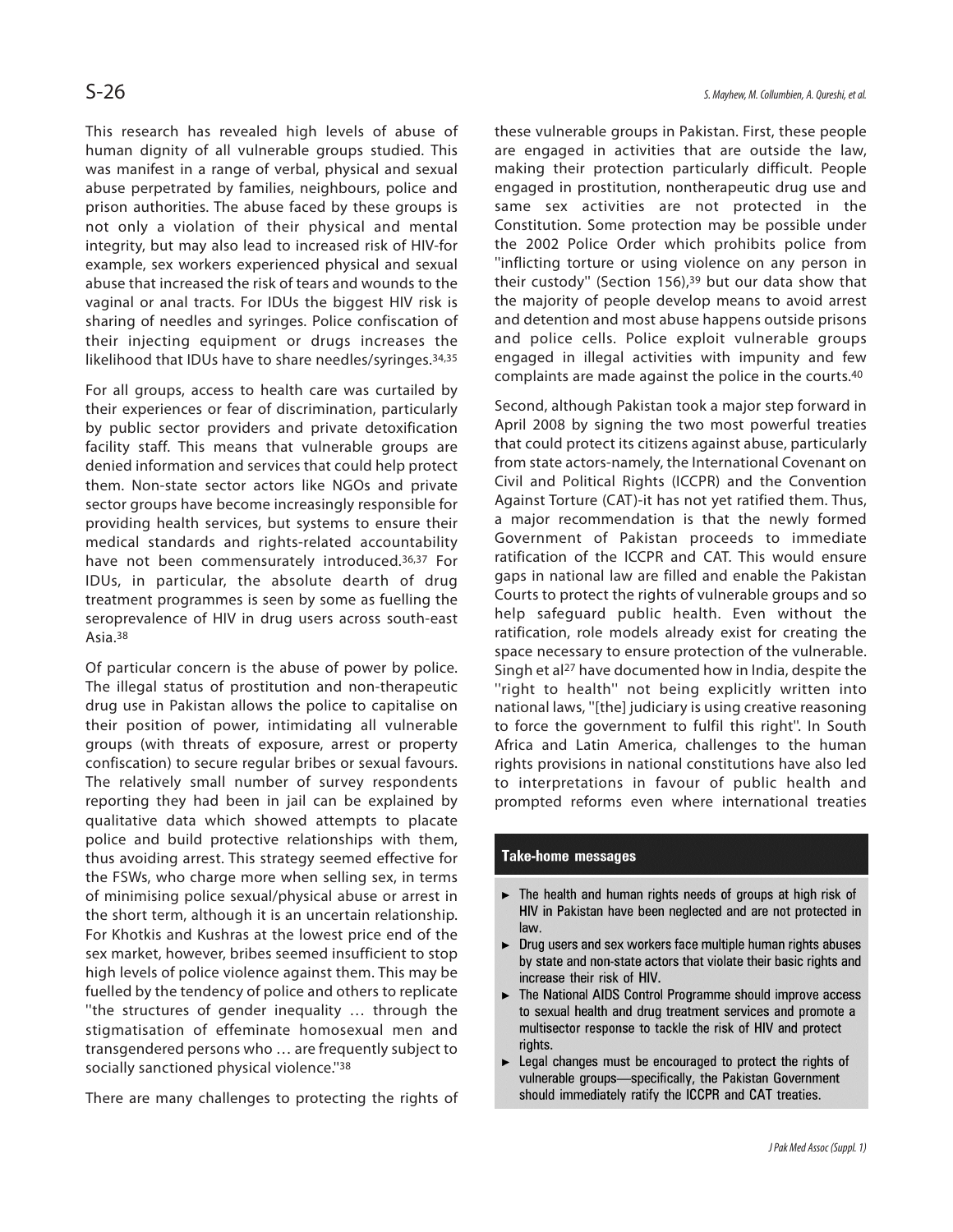have not been ratified.27,37 Pakistan has ratified the ICESCR (enshrining the right to health), and we have demonstrated the considerable public health importance of safeguarding the health of groups vulnerable to HIV infection. Their rights must now be taken up by local lawyers, legal and rights groups to bring creative challenges through the judiciary to ensure the government adequately protects their health and dignity.

The third challenge is to promote sufficient government understanding to (1) support interventions to improve access to and quality of services for vulnerable groups; (2) address cultural and social stigma essential for protecting dignity and autonomy;<sup>41</sup> and (3) openly acknowledge the role of police in increasing the risk of HIV and work with them to reduce this risk. As our data indicate, there are sound public health reasons for supporting such actions; civil society organisations, members of the judiciary and the government must now take responsibility for acting on the public health evidence. However, our political analysis has highlighted the likely obstacles which will be faced in trying to implement some of these activities.<sup>42</sup>

Action must be taken at both legal and programme levels to protect the rights of-and minimise discrimination against- groups vulnerable to HIV if the Government of Pakistan is to effectively achieve its public health goals to reduce the potential for HIV spread before the epidemic takes hold.

### **Acknowledgements**

The authors thank the staff of the Organisation for Social Development (OSD) for their help and hard work on the qualitative fieldwork and members of the vulnerable groups who conducted the ''peer'' research.

### **Funding:**

This study was funded by the Department for International Development (DFID) Pakistan, but the DFID was not involved in study design, implementation, interpretation or writing up of the findings. The views expressed in this paper are the authors' own.

### **Competing interests:**

None.

### **Ethics approval:**

Ethical approval for both the survey and qualitative interviews was obtained from the London School of Hygiene and Tropical Medicine Ethics Board and from the Nai Zindagi Institutional Review Board.

SHM designed the ''rights'' component of the research, participated in fieldwork, led the data analysis of the rights theme and led the writing of the paper. MC contributed to the study design, fieldwork and data analysis and provided detailed comments on the paper. AQ participated in fieldwork and data analysis and provided detailed comments on the paper. LP contributed to the design of the quantitative survey and quantitative data analysis and provided comments on the paper. NR participated in qualitative fieldwork and data analysis and provided comments on the paper. AF commented on the study design and provided comments on the paper. NL contributed to the study design, facilitated fieldwork, contributed to data analysis and commented on the paper. SH was the lead investigator for the overall project, contributed to the rights component of the study and provided comments on the paper.

#### **References**

- Transparency International. Transparency International Corruption Perceptions Index 2008. http://www.transparency.org/policy\_research/surveys\_indices/ cpi/2008 (accessed 13 Nov 2008).
- 2. Khan OA, Hyder AA. Responses to an emerging threat: HIV policy in Pakistan. Health Policy and Planning 2001;16:214-8.
- 3. National AIDS Control Programme, Government of Pakistan. The HIV and AIDS Prevention and Treatment Act, 2007 (draft). http://www.nacp.gov.pk/pakistan-hivaids- law (accessed 14 Sep 2008).
- 4. Ministry of Health, Government of Pakistan. National HIV and AIDS Policy - final draft, 2007. http://www.nacp.gov.pk/wpcontent/uploads/2007/05/policy2007.doc (accessed 14 Sep 2008).
- 5. National AIDS Control Programme, Government of Pakistan. The National HIV/ AIDS strategic framework: an overview. 2007. http://www.nacp.gov.pk/wp-content/ uploads/2007/04/thenational-hiv\_aids-strategic-framework.pdf (accessed 14 Sep 2008).
- 6. Human Rights Watch. Universal periodic review of Pakistan. Submission of Human Rights Watch to the Human Rights Council, 5 May 2008. http://hrw.org/english/docs/ 2008/04/11/global18516.htm (accessed 27 May 2008).
- 7. United Nations XV International AIDS Conference Satellite Meeting. Human rights at the margins: HIV/AIDS, prisoners, drug users and the law. Proceedings Bangkok, 9 Jul 2004.
- 8. Human Rights Watch. Ravaging the vulnerable: abuses against persons at high risk of HIV infection in Bangladesh. New York: Human Rights Watch: 2003;15/6(C). http:// www.hrw.org/reports/2003/bangladesh0803/bangladesh0803. pdf (accessed 27 May 2008).
- 9. Human Rights Watch. Thailand, not enough graves: the war on drugs, HIV/AIDS and violations of human rights in Thailand. 2004;16/8(C). http://hrw.org/reports/2004/ thailand0704/thailand0704.pdf (accessed 27 May 2008).
- 10. Strathdee SA, Zafar T, Brahmbhatt H, et al. Rise in needle sharing among injecting drug users in Pakistan during the Afghanistan War. Drug and Alcohol Dependence 2003;71/1:17-24.
- 11. Mann JM, Tarantola DJM. AIDS in the world II. New York: Oxford